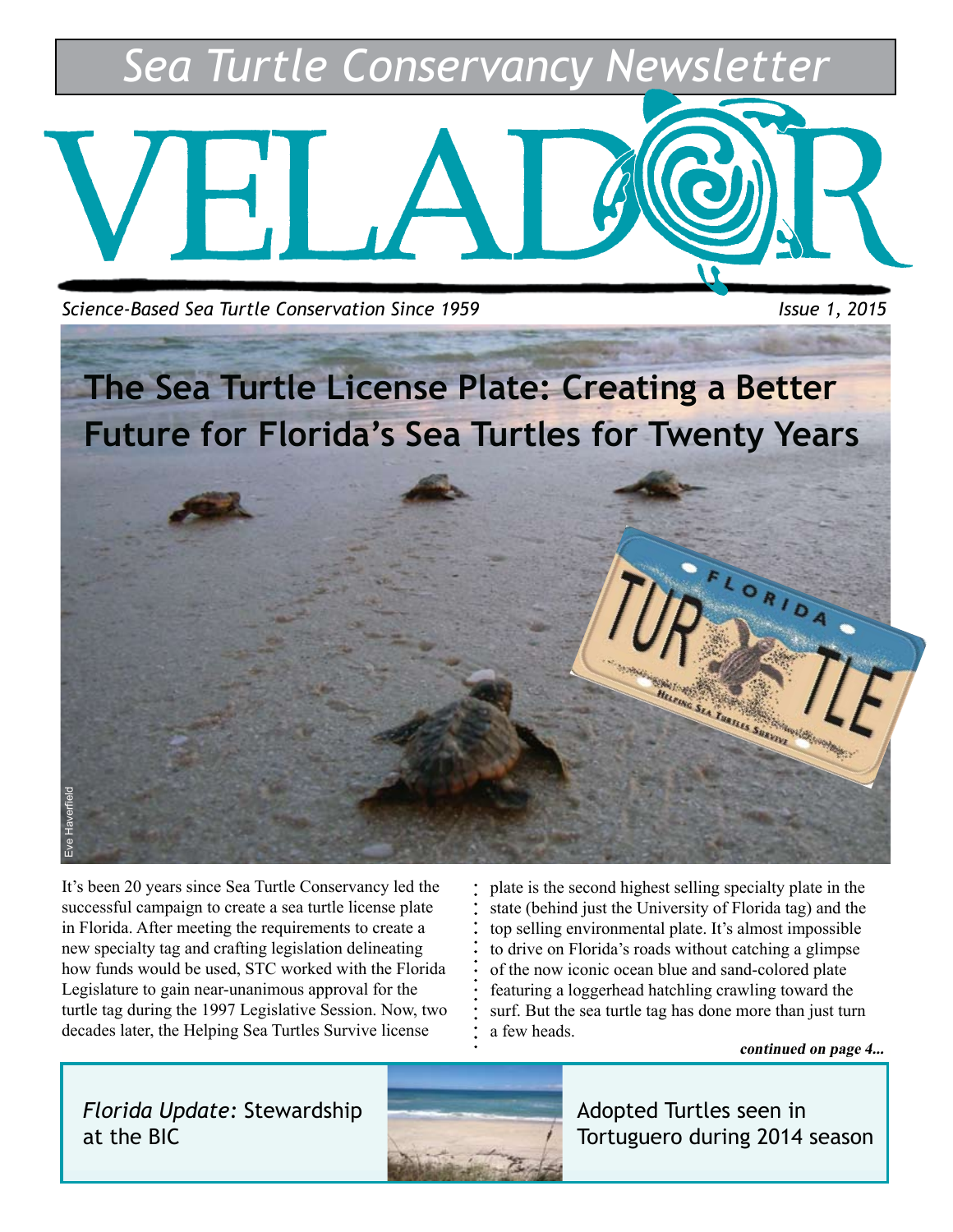## *Classroom Spotlight*

The 6th grade class at Friedman Middle School in Massachusetts is bringing sea turtles to their classroom, virtually! Eleven classes, totaling approximately 285 students, raised enough money to adopt each of the 2014 Tour de Turtles turtle competitors and compete in their own race to learn the most about sea turtles.

Sea Turtle Conservancy (STC) sat down with teacher Maria Curley who organized the fundraising initiative and lesson plan and whose class adopted the winning sea turtle Panama Jack to ask some questions:



#### **What sparked your interest in sea turtle conservation and why did you choose to bring it into your classroom?**

\* I have always been interested in marine turtles but was extremely moved to help in their conservation after visiting the nesting beaches at Tortuguero National Park in Costa Rica this past summer. Two summers ago, I and a group of teachers and administrators from the US and Costa Rica visited Ostional on the Pacific coast of Costa Rica and unfortunately missed the Arribada (the mass nesting by Kemp's and olive ridley turtles) by a couple of weeks. This past summer was a different story. We were extremely fortunate that our guide included the Caribbean side in our trip around the country, and we were able to see two green turtles nesting in Tortuguero, where STC conducts the longestrunning sea turtle conservation program in the world. This was an amazing and life changing experience for me and all the students. Hearing the presentation by STC's staff at Tortuguero about each species, the threats to their survival, and the ongoing education and community outreach efforts being done at this and other nesting locations around the world, inspired me to bring back the information we learned and share it with our students in Massachusetts.

#### **Do you feel your students have benefitted from learning about sea turtles?**

\* Absolutely. Many of the students knew of a couple of the marine turtle species, but were amazed at their varied diets, how changes in the marine ecosystems affect them, and the many threats they face throughout their life—many of which are caused by humans. Learning about these very real issues that face marine turtles caused many students to realize the impact of human activities. The students developed a virtual bond with the turtles and were always so excited when we could check on them to see where they were out in the ocean after they left their nesting locations. It truly has been an ongoing educational process this whole school year.

#### **Since you are not located near a nesting beach, how have you been able to demonstrate the importance of sea turtles to your students?**

\* The transmitters and the ability to see each turtle's location on the world map was essential to our education efforts. Technology like this is amazing because we can be in one part of the world, here in the Northeast, looking at turtles in the waters off Central America or in the Gulf of Mexico! This shows students

### VELADOR {bel.a.dor}

 In Caribbean cultures, **Velador** translates as "one who stands vigil" —referring to turtle hunters who waited at night for turtles to come ashore. Now STC claims this title for its newsletter, and around the world STC's researchers and volunteers are replacing poachers as the new veladors. The **Velador** is published for Members and supporters of the nonprofit **Sea Turtle Conservancy**. STC is dedicated to the conservation of sea turtles through research, advocacy, education and protection of the habitats upon which they depend.

> Executive Director **David Godfrey**

Scientific Director **Dr. Emma Harrison**

> **Controller Pat McCloskey**

Director of International Policy **Marydele Donnelly**

Technology & Research Specialist **Daniel Evans**

> Coastal Policy Coordinator **Gary Appelson**

Sea Turtle Lighting Specialist **Karen Shudes**

Communications Coordinator **Lexie Beach**

> Office Manager **Kim Aslan**

Membership Coordinator **Becca Gelwicks**

Lighting Project Specialist **Gwen Oberholtzer**

Lighting Project Specialist **Rick Herren**

BIC Community Stewardship Coordinator **Donna Lee Crawford**

> Panama Research Coordinator **Cristina Ordoñez**

Director, Costa Rica Operations **Roxana Silman**

Tortuguero Station Manager **David Aparici**

Tortuguero Field Coordinator **Raúl García Varela**

Panama Community Outreach Coord. **Georgina Zamora**

Tortuguero Visitor Center Coordinator **Diana Horgen**

**Sea Turtle Conservancy** 4424 NW 13th Street, Suite B-11 Gainesville, Florida 32609 Phone: (352) 373-6441 E-mail: stc@conserveturtles.org Website: www.conserveturtles.org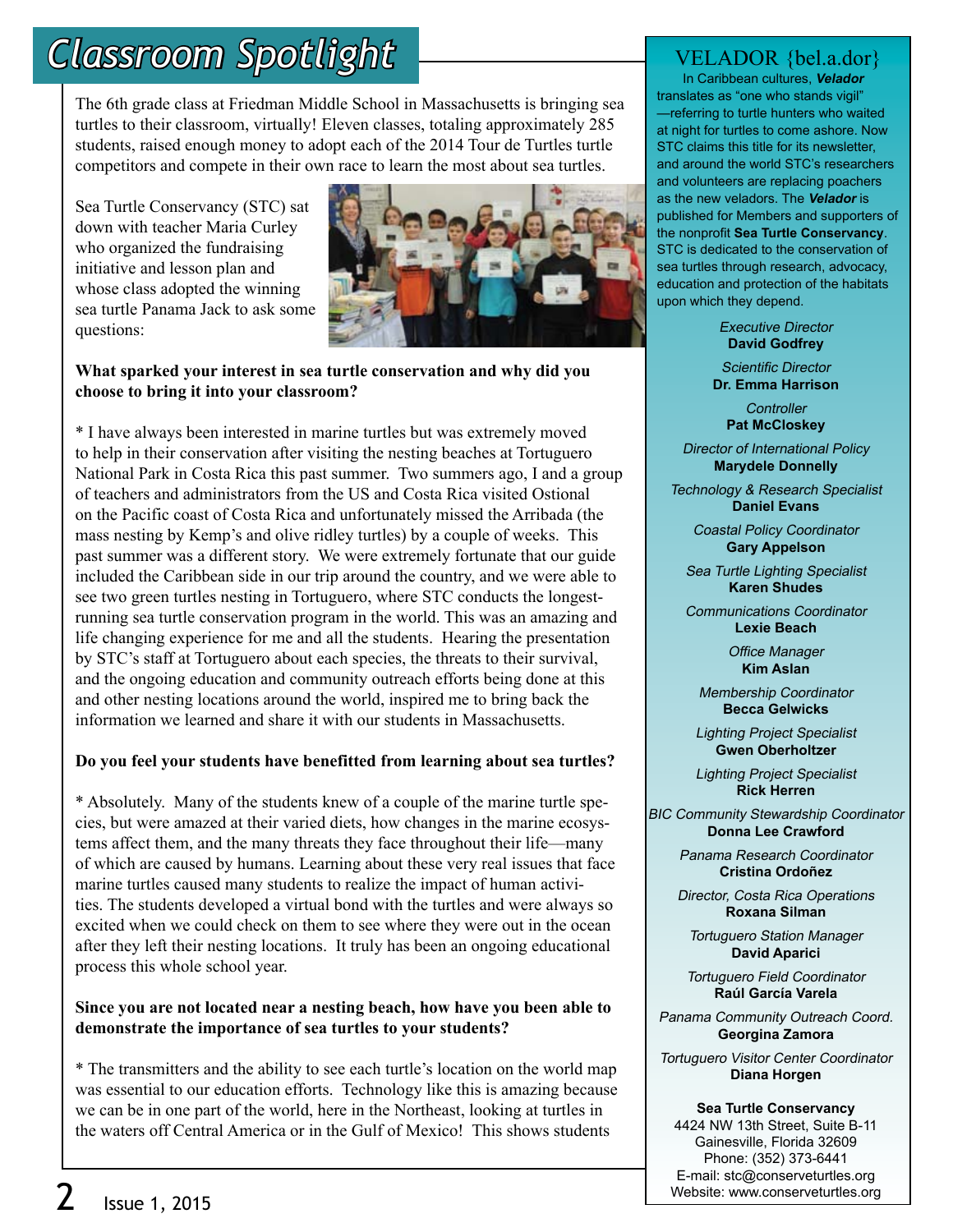

what an inter-connected world we live in. These education efforts also enhanced the program taught by the Grade 6 Social Studies teachers—World Geography, which includes Central and South America. Map skills and knowing where things are in the world, including other animal species besides humans, are very important for students.

I think this fundraising and education effort really helped the students not only locate the turtles on a world map, but learn about the process of turtles nesting, the human-environment impact on them, and the importance of everyone getting involved to protect species like marine turtles from becoming extinct. Drastic or gradual events or changes in the marine ecosystem affect all marine species in some way, including turtles, whether it is ocean acidification, warming oceans, oil spills, or plastic bags. Knowing this made students realize that if we don't act now and do things like protect nesting beaches, educate others, and recycle our garbage instead of dumping it into the world's oceans, marine turtles could too be added to the already long list of extinct species.

#### **Why did you decide to fundraise for STC by adopting sea turtles as opposed to just teaching on the subject?**

\* In my opinion, fundraising and contributing toward a cause gives students ownership in not only just knowing about the problem but also being a part of the solution. To educate and learn about something

is one thing, but to act and do even some small part to help in the conservation and protection of endangered species is much more impactful. I truly feel it made a great impact on the students and got them excited about our marine ecosystems as well as showing the fragility of these systems. As a result, several of the students are interested in marine biology as a possible future career path, so this was great information for those who may be working with marine animals and ecosystems one day.

#### **Do you have any plans to utilize the free distance learning programs offered by STC?**

\* Not this year, but it sounds like an amazing program and we definitely will consider accessing it next year.

\*\*\*\*\*\*\*\*\*\*\*\*\*\*

If you are interested in adopting a sea turtle for yourself or your classroom please visit *conserveturtles. org* and click on "Adopt" or you can contact STC Membership Coordinator Becca Gelwicks directly at *becca@conserveturtles.org*.

If you are interested in a FREE distance learning program with an STC turtle expert please contact Dan Evans at *dan@conserveturtles.org*

> **By Becca Gelwicks** *Membership Coordinator*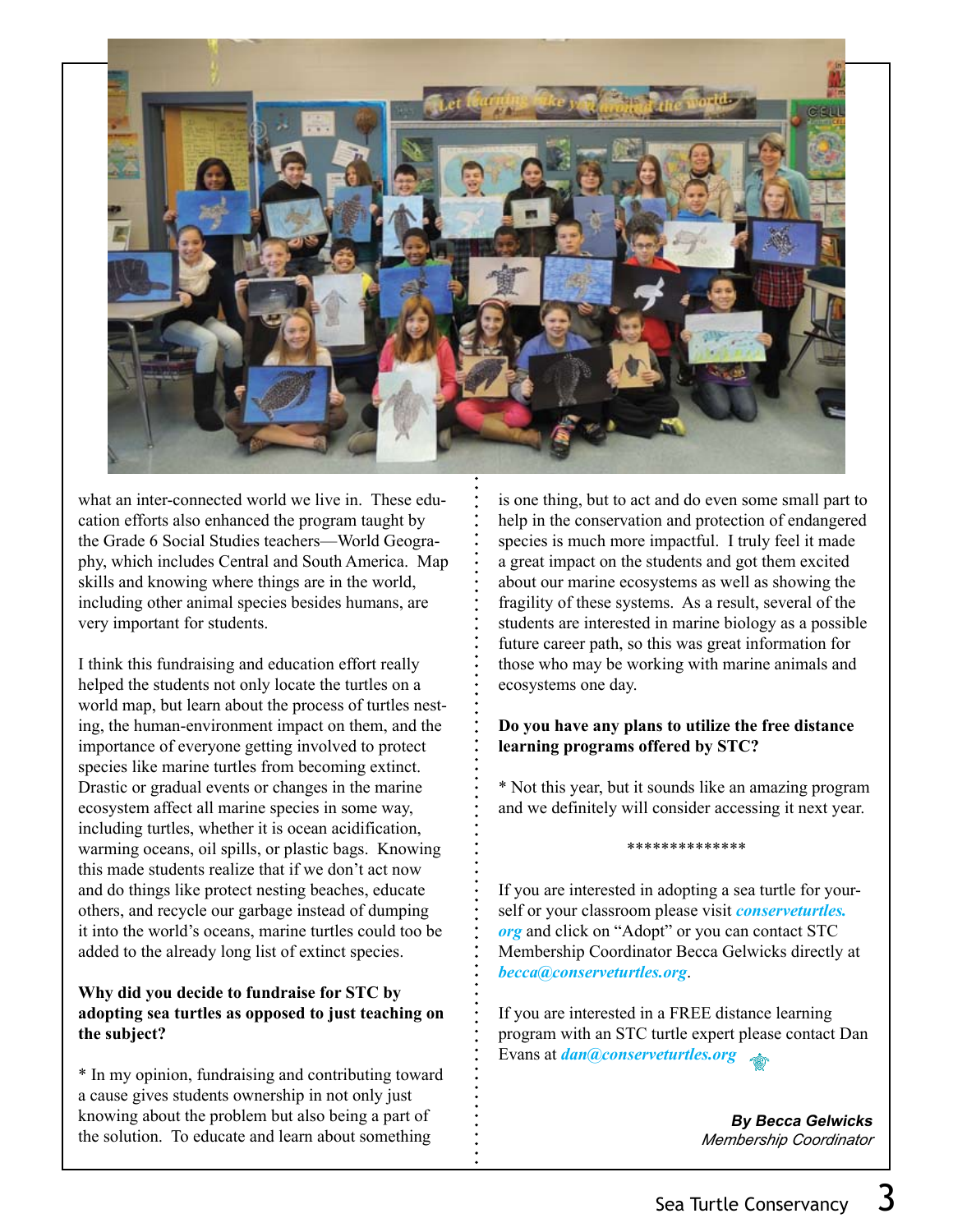#### **... from cover**

In the mid-90s, Florida's fledgling Marine Turtle Protection Program was fighting for survival. The state program had no dedicated funding source and was scraping by on bareminimum annual appropriations and small grants from another wildlife agency. As a result, sea turtle research, recovery and regulatory efforts in Florida were at risk.

When STC executive director David Godfrey first started with the organization in 1993, at that time running



Governor Lawton Chiles signs the bill establishing the Sea Turtle License Plate at a signing ceremony in 1997. STC executive director David Godfrey stands just behind the governor with members of the legislature who sponsored the bill.

The Helping Sea Turtles Survive specialty license plate became official in 1997, when it was passed with overwhelming support of the Florida Legislature. The tag was approved by a 35-0 vote in the Senate and a 116-3 vote in the House of Representatives. The final bill was signed by Governor Lawton Chiles at a ceremoney held next to the sea turtle tanks at the Clearwater Marine Aquarium.

"One of the most unique

STC's Florida programs, his first major initiative was to launch the campaign to establish the turtle tag.

"The first thing I did after starting with STC was to travel around Florida meeting with people involved in sea turtle protection to learn about the greatest threats facing these species in the state," Godfrey said. "I found one of the biggest challenges at the time was a lack of reliable funding for the State's marine turtle regulatory program. I looked around and saw how successful the manatee tag was and thought to myself there's no reason we can't have a sea turtle tag too."

In 1994, STC partnered with sea turtle groups and advocates across Florida to launch a statewide campaign to create the sea turtle specialty license plate, which would establish a much-needed permanent source of funding for sea turtle regulatory programs. STC spent two years carrying out a petition drive to collect the required 10,000 signatures from Florida vehicle owners who pledged to purchase the new tag once it became available. Godfrey worked with an artist from New York, Elane Eckert, to come up with a catchy design for the tag, and STC developed a long-term marketing plan to build broad support for the tag. The final requirement for establishing a new specialty tag was a \$30,000 application fee that had to be paid to the Department of Motor Vehicles to cover the initial costs of printing the tag. The full amount of the fee was loaned to STC, interest free, by an anonymous member of Florida's volunteer sea turtle community (the loan has since been paid back in full through donations from turtle groups and volunteers all over Florida).

aspects of Florida's turtle tag," said Godfrey, "is that it was established by STC with the support of other citizen groups in order to create a permanent funding source for a government program."

Today, revenue generated by the sea turtle tag stretches a long way. Seventy percent of the plate's proceeds serve as the primary source of funding for the Florida Fish and Wildlife Conservation Commission's Marine Turtle Protection Program (MTPP). The remaining funds are routed through STC, which distributes funding annually through the Sea Turtle Grants Program (STGP). The program disperses about \$300,000 in grants every year to coastal county governments, educational institutions and nonprofit groups through a competitive grants program. Since its establishment, the STGP has been able to award more than \$4 million in grants to over 230 sea turtle research, conservation and education projects.

Support for the turtle tag has strengthened over the years. While sales of most specialty plates decreased during the recent economic downturn, the sea turtle plate consistently remained on the list of top sellers. A small portion of revenue from the tag is used by STC to conduct marketing activities on behalf of the sea turtle plate; however, Godfrey credits the long-term success of the plate to the popularity of sea turtles and the passionate support of sea turtle organizations and volunteers around Florida. By purchasing the plate, Floridians are voluntarily funding important programs to save endangered sea turtles and their habitats. Aside from funding the state's regulatory program,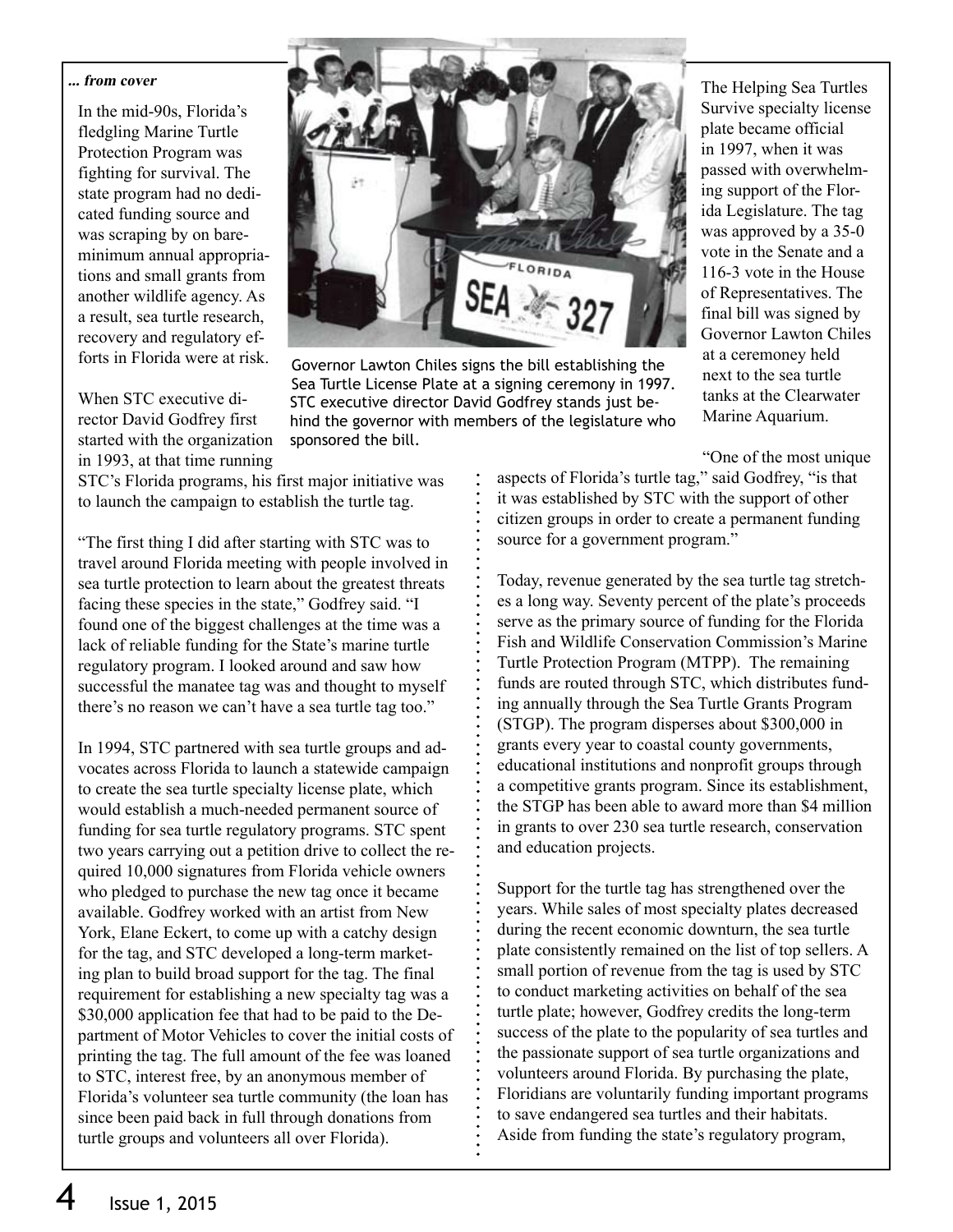which helped stabilize sea turtle protection in Florida, funds awarded through the Sea Turtle Grants Program have supported important advances in sea turtle research, public education and rehabilitation of sick and injured sea turtles. For example, The Turtle Hospital in Marathon, and other organizations working to rehabilitate sick and injured turtles have received numerous grants for equipment and supplies to help them save sea turtles.

"The Sea Turtle Grants Program has helped the Turtle Hospital to grow into a state of the art medical and educational facility," said Bette Zirkelbach, manager of The Turtle Hospital.

Perhaps most critical was the emergency grant the hospital received in 2005 after a tidal surge from Hurricane Wilma destroyed part of the facility. "We were devastated by Hurricane Wilma," said Zirkelbach "The emergency grant from the license plate helped us quickly repair the facility and ensure that no turtles were harmed."

Since 2013, the Brevard Zoo has received more than \$50,000 in grants from the STGP to help build, equip and maintain a fully functional sea turtle treatment and healing center. Before construction of the center, injured sea turtles in the area had to be transported several hours away for treatment to Orlando, Boca Raton or even the Florida Keys. More loggerhead and green sea turtles nest in Brevard County, where the Brevard Zoo is located, than anywhere else in the United States. A new treatment center on the East Coast of Florida can mean the difference between life and death.

Jon Brangan, deputy director of the Brevard Zoo, said that building the healing center put a shorter distance between the shoreline and a turtle rehab facility. "We can see and triage turtles in half the time that it took in the past," he said.

Proceeds from the license plate also help institutions improve their educational exhibits. The Barrier Island Center (BIC) located in the Archie Carr National Wildlife Refuge is an education center jointly operated by STC and Brevard County. The BIC received a grant in 2014 to expand and update its facilities, making sea turtle education an interactive experience for the nearly 30,000 visitors the center receives annually.

Larry Wood, a biologist with the Zoological Society of the Palm Beaches, received several grants from the STGP to launch a unique in-water study of hawksbill turtles in Florida. Of the five species of marine turtles that visit Florida waters, hawksbills remain the most mysterious to scientists. Because they don't utilize Florida beaches for nesting hawksbills generally have been considered rare in state waters despite being reported often by SCUBA divers along Florida's southeast coast. As a highly endangered species and an important member of the coral reef community, understanding and conserving hawksbill turtles in this part of their range is important to the future of both. Dr. Wood's work to document the population of hawksbills living off of Florida's east coast likely would not have been possible without the support of the sea turtle



The success of the sea turtle license plate shows how much can be achieved when Floridians join forces to preserve what is important. Every time someone makes the switch to the sea turtle license plate, we create a better future for Florida's sea turtles. Together, we are helping sea turtles survive every time we drive.

To learn more about the Sea Turtle License Plate and the Sea Turtle Grants Program, please visit *www.helpingseaturtles.org*.

> **By Lexie Beach** *Communications Coordinator*

> > **& Bella Zabinofsky** *STC Intern*



STC director David Godfrey talks to media at the Florida Capitol in 1997 to announce a billboard campaign that will introduce the sea turtle tag to Floridians.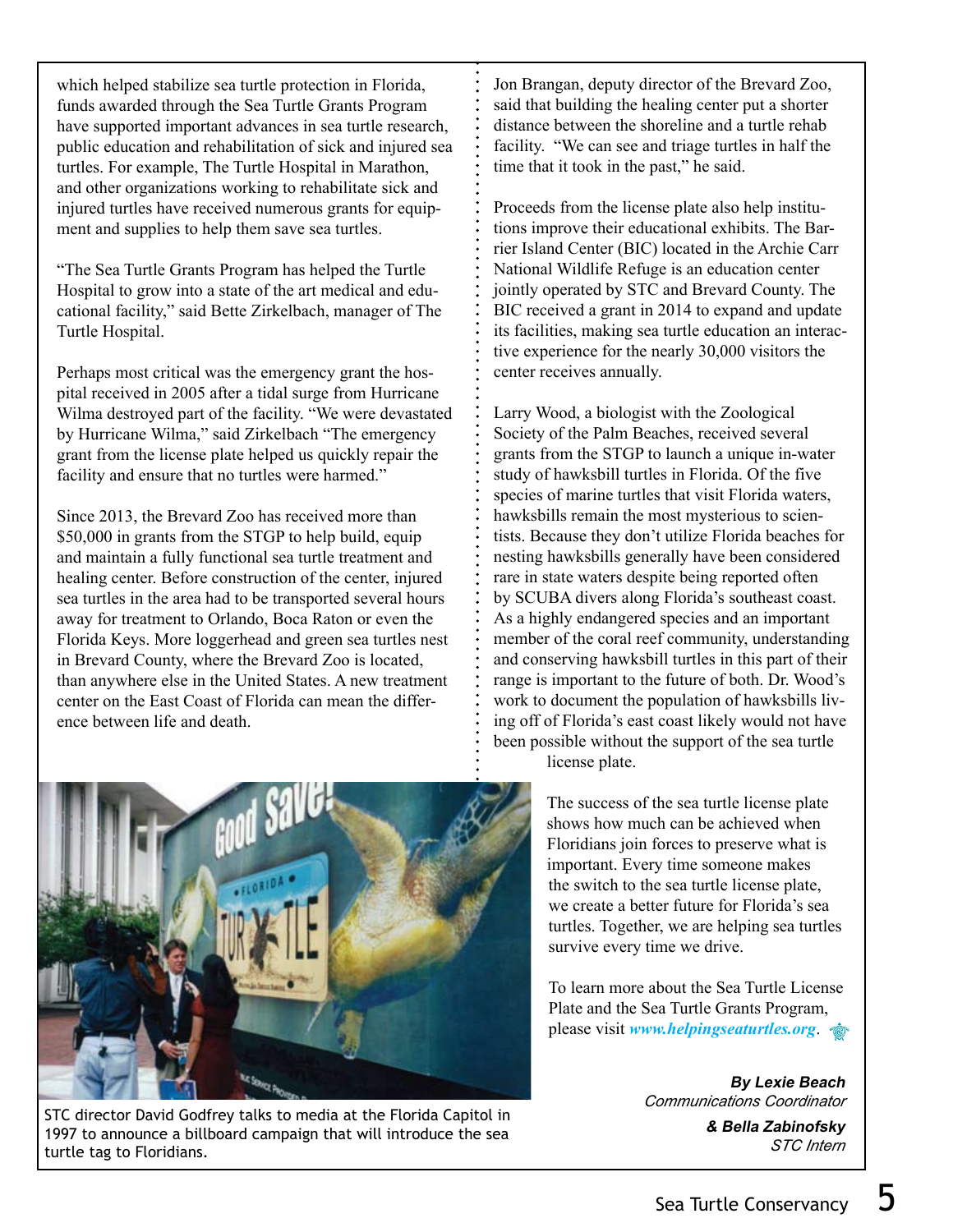## *Florida Update*

## **Stewardship at the Barrier Island Center**

In November, 2014, I had the opportunity to participate in a fun Citizen Science Field Excursion organized by STC staff at the Barrier Island Center (BIC) in Melbourne Beach, Florida. For those who are unfamiliar with the BIC, it is an environmental education center located in the heart of the Archie Carr National Wildlife Refuge that is jointly managed by STC and Brevard County's Environmentally Endangered Lands Program. With staff and volunteers based year-round at the BIC, STC conducts a variety of programs in partnership with the local community that are building coastal awareness and stewardship for the Carr Refuge and the entire barrier island ecosystem. Activities include guided sea turtle walks, beach clean-ups, and dune restoration projects, just to name a few. The BIC also hosts visiting school groups as well as local residents and tourists and is the site of STC's annual Tour de Turtles kick-off events each summer. The facility and its exhibits are open to the public for free.

Along with a group of 20 budding conservationists, I spent a beautiful fall day exploring Pelican Island National Wildlife Refuge, feeding sea horses at the Vero Beach Marine Lab, checking oyster gardens in the Indian River Lagoon and learning about citizen science projects from around the world. We were also treated to several special guest presentations over a picnic lunch in Sebastian Inlet State Park, which was looking especially picturesque that day.

The morning began with a short shuttle ride to Pelican Island National Wildlife Refuge, America's first National Wildlife Refuge! After learning about the Refuge's history from an extremely-knowledgeable volunteer, we were free to roam and explore the scenic trails while trying to spot local wildlife. Over 30 species of birds use Pelican Island as a rookery, roost, feeding ground, or loafing area and 16 different species of birds nest there. Several species of sea turtle as well as Florida manatees and bald eagles are also occasionally spotted within the Refuge.

Our next stop was the Florida Institute of Technology Vero Beach Marine Lab where participants learned how we could help save sea horses through a citizen science initiative. We even got an up-close look at newborn sea horses as well as several other species, such as clown fish, which are bred at the Lab for aquaculture use.



During our sea horse presentation, I realized that sea horses and sea turtles actually share many similarities when it comes to the threats they faced. Water pollution, shrimp trawling, and harvest for consumption in the Asian market are all major threats to these charismatic species which make their home right here in Florida waters.

Other highlights of the day's adventure included a great presentation by STC Board Member, Peggy Cavanaugh, whose passion about citizen science projects was positively contagious! Husband and wife team Paul and Anne Lins also spoke about their incredible experiences as volunteer marine mammal responders and sea turtle stranding rescues. We finished the day out on the dock of Hog Point Cove Sanctuary learning about the oyster gardens that are deployed there to help gauge the health of the Indian River Lagoon.

This particular field excursion was just one of many environmental stewardship workshops conducted by STC and Brevard County at the BIC each month. The majority of these programs are free, with some of the more involved ones costing a small donation. This Citizen Science Field Excursion included a t-shirt, lunch and transportation from the BIC. A schedule showing all the activities taking place each month at the BIC can be accessed on STC's website and Facebook page.

As the human population on Brevard County's coast continues to grow, STC and the Barrier Island Center will play an increasingly important role in protecting the fragile barrier island and its globally important sea turtle nesting beaches by educating the surrounding community and providing hands-on learning opportunities for all ages. To learn more about the BIC, visit *www.conserveturtles.org/barrierislandcenter.php* 

> **By Lexie Beach** *Communications Coordinator*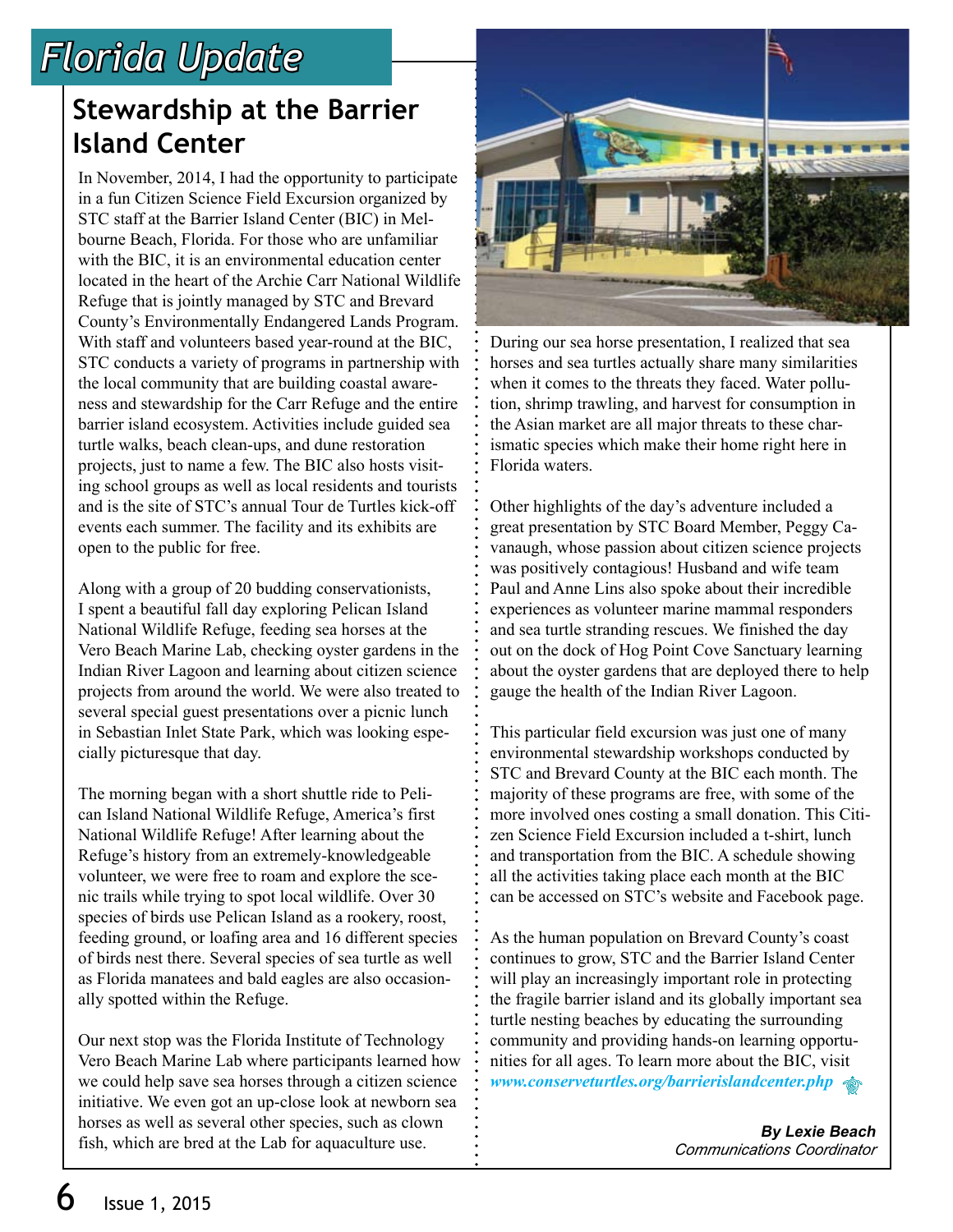# *Membership*

### Adopted Turtles Return to Tortuguero

From July to September each year, Sea Turtle Conservancy researchers tag and collect data on the green turtles that nest on the beaches of Tortuguero, Costa Rica. Since these turtles are not tracked via satellite, STC keeps adoptive "parents" informed when their turtles are spotted nesting in Tortuguero. The "parents" of the turtles are listed below:

Team 6A Awesome Alburtus All-Stars Svea Althausen Ingrid Arneberg Kara Badstein Claudia Baiano Gabriella Battaglini Rachel Bladow Annette Boehm - Core 4 Lindsay Bomok Skye Brunt Jeffrey Burgess Cassie Butler Cactus Tour Laura Caldecutt Wilson Chan Carole Colley Kenzie Conley Joe and Marie Camille Copeland Cheryl Crandell Steve Cronmiller Meredith Eiden Kathy England Lucas English Roth/Klabunde Families Kevin and Kathy Flynn/Cusack Annette Gadus Todd & Ilene Gallagher The Gibelli Family Michele Gordy Barbee Griffis Lydia Gruenwald Kimberly Hernandez Sarah Hunt Maria Johansson Miss Jones' Class Ticia Anne King Jessica Kinnamon Kristina Koch Katherine Kuehne Kim Lang & Andrew Belyea Annamae Lawrence Wanda Lord-Steele Amanda Love Sylvain Mahuzier



Daphne Martel Margaret McConnell Giovanni Molina John Mullen Chet & Candace Neufeld Ben Nichols Sue Nilsson Jean O'Neal Kirra Lee Parr Bryan Pocock Susan Priebe Ryan Rhinehart Lola Roske Thelma Ross Ben Ryan Henry Scallorns Greg Schmitt Evy Schrager Sebastian Smith Adam Stambaugh Jessica Tai Jessica Tai Marita Tuohy Charlotte Vollmer Renee Watts - Orange Park Maitland School Chloe Williams Todd Wipke Ann Zyglocke